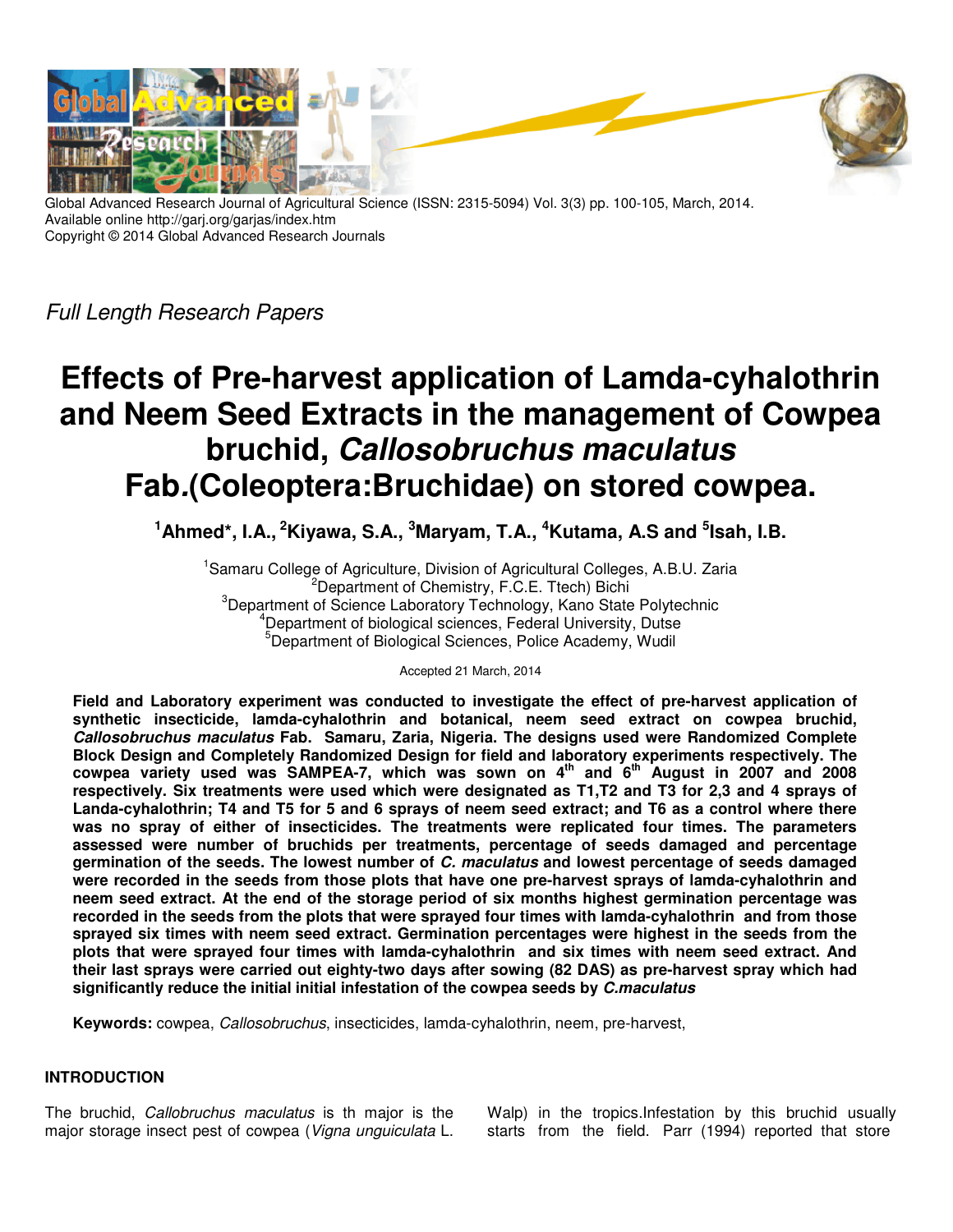infestation of cowpea is frequently derived from the harvested field-infested pods or seeds. Another work by Ezueh (1995) confirmed that the attack by bruchid beetles, Callosobruchus spp., on cowpea begins at about pod drying time and damage of between 2-11 % may occur at this stage.

Under storage condition, bruchids ( Coleoptera: Bruchidae ) especially those belonging to the genus Callosobruchus are pestiferous to cowpea seeds (Ofuya and Bamigbola, 1991). The various species which have been recorded in different stored seeds of cowpea in Nigeria include C. maculatus, C. rhodesianus and C. subnotatus. Haines (1991) also reported C. chinensis on cowpea seeds in the tropical Africa. Another bruchid, Bruchidius atrolineatus was reported by Kabeh and Lale (2004) to infest cowpea seeds in the store. In Nigeria and other West African countries C. maculatus out competes other species of Callosobruchus and B. atrolineatus in storage and it has therefore been ranked as the principal post-harvest pest of cowpeas particularly in the West

African Sub-region (Jackai and Daoust, 1986). Many conventional insecticides have been demonstrated to be effective against storage bruchids either as dusts or fumigants (Rahman, 1990; Singh and Singh, 1990; Daglish et al., 1993). Fumigants are especially useful for bruchid control in large scale storage of grain legumes. Cowpea seeds can be fumigated in woven-plastic or multi-wall paper bags. After fumigation, the seeds should be protected from re-infestation (Ofuya and Lale, 2001).

However, the trend towards safer environment, different kinds of botanicals such as neem products,were used to control the bruchids. Neem seed oil (NSO ) was shown to suppress the development of C. maculatus in store, brought about by reduced oviposition and increased mortality of eggs and first instar larvae on the surface of the seeds before they are able to penetrate the cowpea cotyledons (Maina and Lale, 2005). It has been confirmed that plant materials that control C. maculatus will generally control other Callosobruchus species.

These botanicals according to Ivbijaro (1983) are used to protect cowpea seeds, because they are cheap, effective, less toxic to animals, easy to adopt and environmentally friendly.

The objective of this study was to find out whether preharvest sprays of the botanical, neem seed extract and the synthetic insecticide lamda-cyahalothrin would have a significant effect on initial field infestation by Callosobruchus maculatus on cowpea seeds.

#### \*Corresponding Author's E-mail: inusaahmed@gmail.com

# **MATERIALS AND METHODS**

### **Preparation of neem seed extracts (NSE)**

Mature neem seeds were collected from Kano. The seeds were dried under the shade. The seeds were then pounded using mortar and pestle to separate the kernel from the shell. The inner kernels were further pounded to obtain the powder. Five hundred grams of the powder was then weighed and soaked in 5 litres of water. The mixture was vigorously shaken and allowed to stand overnight. In the morning the mixture was filtered using double layer of muslin cloth. The filtrate (neem seed extract) was then collected in small plastic jars and stored under cool condition before spray.

#### **Field experimentation**

The experiment was carried out during the 2007 and 2008 cropping seasons. It was conducted at the Institute of Agricultural Research (I.A.R.) farm Samaru Zaria, Nigeria. The total land area used was 525 m². The cowpea variety planted was SAMPEA-7, which was obtained from seed production unit of the I.A.R. Samaru Zaria .The plot size used was 5 m by 5 ridges, with a clear border of 1 m between plots to minimized cross infestation.

The experimental design used was Randomized Complete Block Design (RCBD). Six treatments, which were replicated four times, were used (Figs 1 and 2). The synthetic insecticide used was lamda-cyhalothrin ( Karate® EC 37.5 g a.i./ha) and the botanical was neem seed extract. The treatments were as follows; T1: Two sprays of lamda-cyhalothrin; T2: Three sprays of lamda-cyhalothrin; T3: Four sprays of lamda-cyhalothrin; T4: Five sprays of Neem Seed Extract; T5: Six sprays of Neem Seed Extract; T6: No spray (control).The sprays of the insecticides were started at 46 days after sowing (DAS).

#### **Laboratory experiment:**

The laboratory experiment was conducted in the Department of Crop Protection, A.B.U., Zaria. After harvesting, the pods were immediately hand threshed. One hundred grams of the seeds were counted and weighed from each of the six treatments (T1, T2, T3, T4, T5 and T6) and separately put in Kilner jars. The jars were covered with muslin cloth.

The experimental design used was Complete Randomised Design (CRD). The six treatments; T1, T2, T3, T4, T5 and T6 were replicated four times. Therefore, twenty-four Kilner Jars were used.

In the Laboratory, sampling was conducted at monthly interval for six months. The content of each Kilner jar was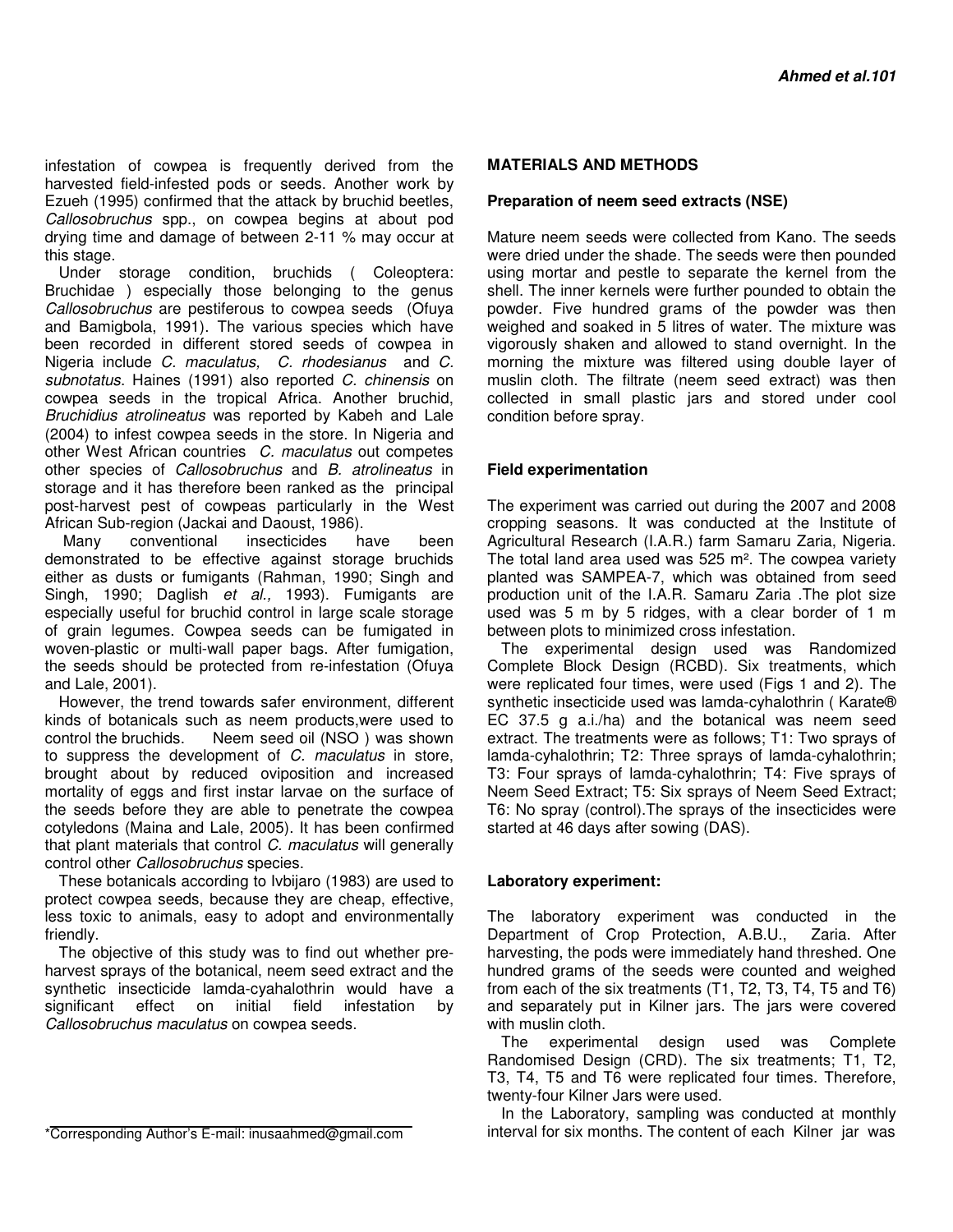emptied into a tray and the bruchids were counted (both dead and live). The bruchids were also identified in the Insect Museum of the Department of Crop Protection IAR/ ABU, Zaria.

At the end of the storage period of six months in the Laboratory, germination tests were carried out on the seeds.

# **Data recorded:**

The following data were recorded during the experiment in the laboratory

# **Number of C. maculatus:**

The threshed cowpea was stored in kilner jars for the period of six months. The number of C. maculatus were recorded at three and six months of storage.

# **Percentage of seed damaged:**

Twenty seeds of cowpea were taken randomly from each kilner jar. Damaged seeds were identified and recorded. A seed was considered damaged when it had one or more emerging hole of bruchids. The percentage of damaged seeds was taken using the following formula by Oparaeke and Daria (2005).

Percentage of damaged seeds  $=$   $\frac{\text{Number of bored grains}}{\text{Total number of origin sound}}$ Total number of grain counted X 100

# **Germination percentage of seeds**

Ten seeds were taken randomly from each petri dish at the end of the storage period of six months. They were soaked in water for seven days. The number of seeds germinated from each petri dish was obtained. Germination percentage of the seeds was calculated as follows;

$$
Germanation percentage = \frac{Number of germinated seeds}{Total number of seeds} \times 100
$$

# **Data analysis:**

Data obtained were subjected to Analysis of Variance (ANOVA) and means were separated using the technique of Student- Neuman -Keul Test (SNK) at 5% level of probability

# **RESULTS**

The result in Table 1 shows the number of *C.maculatus* found infesting cowpea after three and six months of

storage. In 2007, lowest number of the bruchids was found in T3 (four sprays of lamda-cyhalothrin), which had one extra field spray of the synthetic insecticide; and was not significantly different from T5 ( six sprays of NSE). However, there was no significant difference (P<0.05) among the three treatments (T3, T4 and T5) at six months of storage period in both years. The number of bruchids was highest in T6 (untreated control) and was not significantl different from T1 (Two sprays of Lamdacyhalothrin). The number of the bruchids in T6 had increased considerably during the storage period from three months to six months of storage period respectively in both years. In 2007, the increase was from 37.3 to 90.0, whereas in 2008, it was from 37.1 to 95.0.

Significant attack by C. maculatus and consequently, highest percentage of seeds damaged was found in T6 (untreated control), However it was not significantly different from T1 and T2 at six months of storage in both years. T3 (four sprays of lamda-cyhalothrin) and T5 (six sprays of NSE) had the least percentage of damaged seeds. Although, the percentage of the damaged seeds was lower in T3 than T5 at three and six months after storage, there was no significant difference (P<0.05) between them in both 2007 and 2008 cropping seasons. Furthermore, at three month of storage in 2007, T4 which had five sprays of NSE, did not differ significantly from T3 and T5. The result showed that the highest percentage of seeds damaged by C. maculatus was from the unsprayed plots.

The viability of the seeds was tested at the end of the storage period using germination count. The figures presented in Table 3 shows that most of the seeds from the unsprayed plots (T6) failed to germinate, which may have been as a result of the attack by the bruchids; the percentage germination was 6.3% and 5.5% in 2007 and 2008 respectively. However, highest and significant germination percentage was found in T3 (four sprays of lamda-cyhalothrin), which was not significantly different from T5 (six sprays of NSE). There was no significant difference in the germination percentages between T3, which had four sprays of lamda-cyhalothrin and T5, which had six sprays of NSE, in both years.

# **DISCUSSION**

The pre- harvest sprays, which were conducted at 82 days after planting, in this experiment had significantly reduced the number of C. maculatus recorded during the 3 and 6 periods of storage. This was, probably, as a result of significant reduction in the number of eggs of the bruchids. Kabeh and Lale (2004) found similar trend, when they combined the extra spray of synthetic insecticides and the botanicals, on one hand, and early harvesting of the cowpea, on the other. Lower number of the bruchids found in the plots where the extra sprays were applied, was as a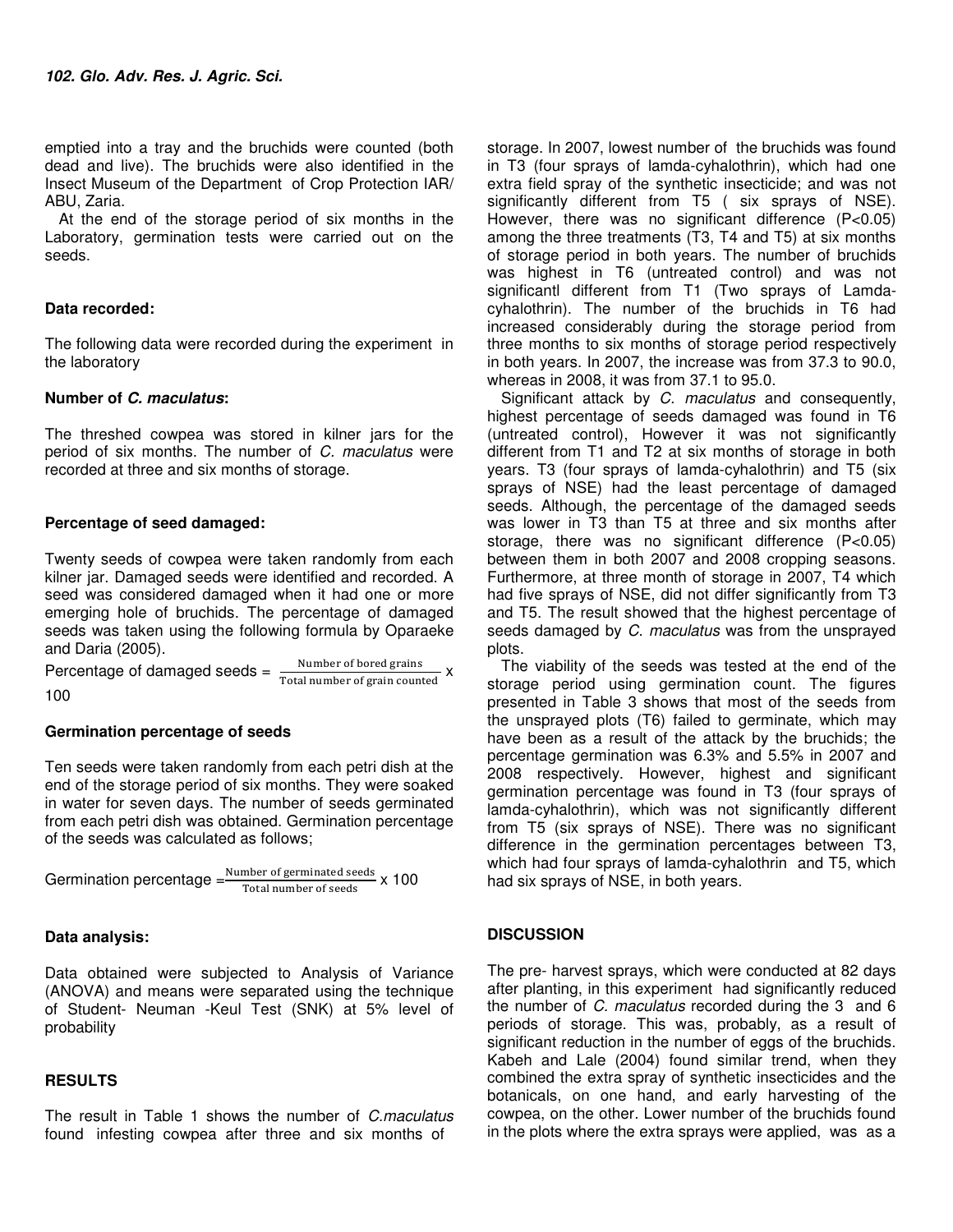|                | 2007          |                   | 2008             |                  |  |
|----------------|---------------|-------------------|------------------|------------------|--|
|                | <u>months</u> |                   | months           |                  |  |
| Treatment      | 3             | 6                 | 3                | 6                |  |
| T1             | 34.5a         | 97.3a             | 35.7a            | 98.8a            |  |
| T <sub>2</sub> | 38.2a         | 86.7a             | 39.2a            | 85.9a            |  |
| T <sub>3</sub> | 4.3c          | 10.0 <sub>b</sub> | 4.7c             | 9.7 <sub>b</sub> |  |
| T4             | 15.9b         | 26.0 <sub>b</sub> | 16.9b            | 17.0b            |  |
| T <sub>5</sub> | 5.1c          | 8.0b              | 6.0 <sub>b</sub> | 8.4b             |  |
| T6             | 37.3a         | 90.0a             | 37.1a            | 95.0.0a          |  |
| $SE \pm$       | 5.1           | 15.5              | 6.3              | 16.6             |  |

**Table 1. Effect of different spray schedules of lamda-cyhalothrin and Neem seed extract on mean number of C. maculatus at 3 and 6 months of storage of cowpea seeds. \_\_\_\_\_\_\_\_\_\_\_\_\_\_\_\_\_\_\_\_\_\_\_\_\_\_\_\_\_\_\_\_\_\_\_\_\_\_\_\_\_\_\_\_\_\_\_\_\_\_\_\_\_\_\_\_\_\_\_\_\_\_\_\_\_\_\_\_\_\_\_\_\_\_\_\_\_**

Means in column accompanied by the same letter(s) are not significantly different

at (P<0.05) using Student-Neuman-Keul (SNK).

T1-two spray of lamda-cyhalothrin; T2-three sprays of lamda-cyhalothrin; T3-four sprays of lamda-cyhalothrin; T4- five sprays of NSE; T5- six sprays of NSE; T6 –no spray of insecticide

\_\_\_\_\_\_\_\_\_\_\_\_\_\_\_\_\_\_\_\_\_\_\_\_\_\_\_\_\_\_\_\_\_\_\_\_\_\_\_\_\_\_\_\_\_\_\_\_\_\_\_\_\_\_\_\_\_\_\_\_\_\_\_\_\_\_\_\_\_\_\_\_\_\_\_\_\_\_

|                                                | Table 2. Effect of different spray schedules of lamda-cyhalothrin and Neem seeds extracton percentage of damaged cowpea seeds by |  |  |
|------------------------------------------------|----------------------------------------------------------------------------------------------------------------------------------|--|--|
| C. maculatus, after 3 and 6 months of storage. |                                                                                                                                  |  |  |

|                | 2007              |        | 2008             |        |
|----------------|-------------------|--------|------------------|--------|
|                | months            |        | months           |        |
| Treatment      | 3                 | 6      | 3                | 6      |
| T1             | 48.8b             | 83.8a  | 47.0a            | 93.0a  |
| T <sub>2</sub> | 60.0a             | 82.0a  | 55.5a            | 83.3ab |
| T <sub>3</sub> | 13.8b             | 15.3c  | 12.8b            | 17.3c  |
| T <sub>4</sub> | 36.3ab            | 49.5b  | 37.0a            | 63.0b  |
| T <sub>5</sub> | 16.3 <sub>b</sub> | 22.8bc | 7.0 <sub>b</sub> | 15.3c  |
| T6             | 64.5a             | 94.0a  | 61.5a            | 96.5a  |
| $SE_{\pm}$     | 19.6              | 18.7   | 14.3             | 13.6   |
|                |                   |        |                  |        |

Means in column accompanied by the same letter(s) are not significantly different at (P<0.05) using SNK (Student-Neuman-Keuls Test).

T1-two spray of lamda-cyhalothrin; T2-three sprays of lamda-cyhalothrin; T3-four sprays of lamda-cyhalothrin; T4- five sprays of NSE; T5- six sprays of NSE; T6-no spray of insecticide

 $\_$  ,  $\_$  ,  $\_$  ,  $\_$  ,  $\_$  ,  $\_$  ,  $\_$  ,  $\_$  ,  $\_$  ,  $\_$  ,  $\_$  ,  $\_$  ,  $\_$  ,  $\_$  ,  $\_$  ,  $\_$  ,  $\_$  ,  $\_$  ,  $\_$  ,  $\_$  ,  $\_$  ,  $\_$  ,  $\_$  ,  $\_$  ,  $\_$  ,  $\_$  ,  $\_$  ,  $\_$  ,  $\_$  ,  $\_$  ,  $\_$  ,  $\_$  ,  $\_$  ,  $\_$  ,  $\_$  ,  $\_$  ,  $\_$  ,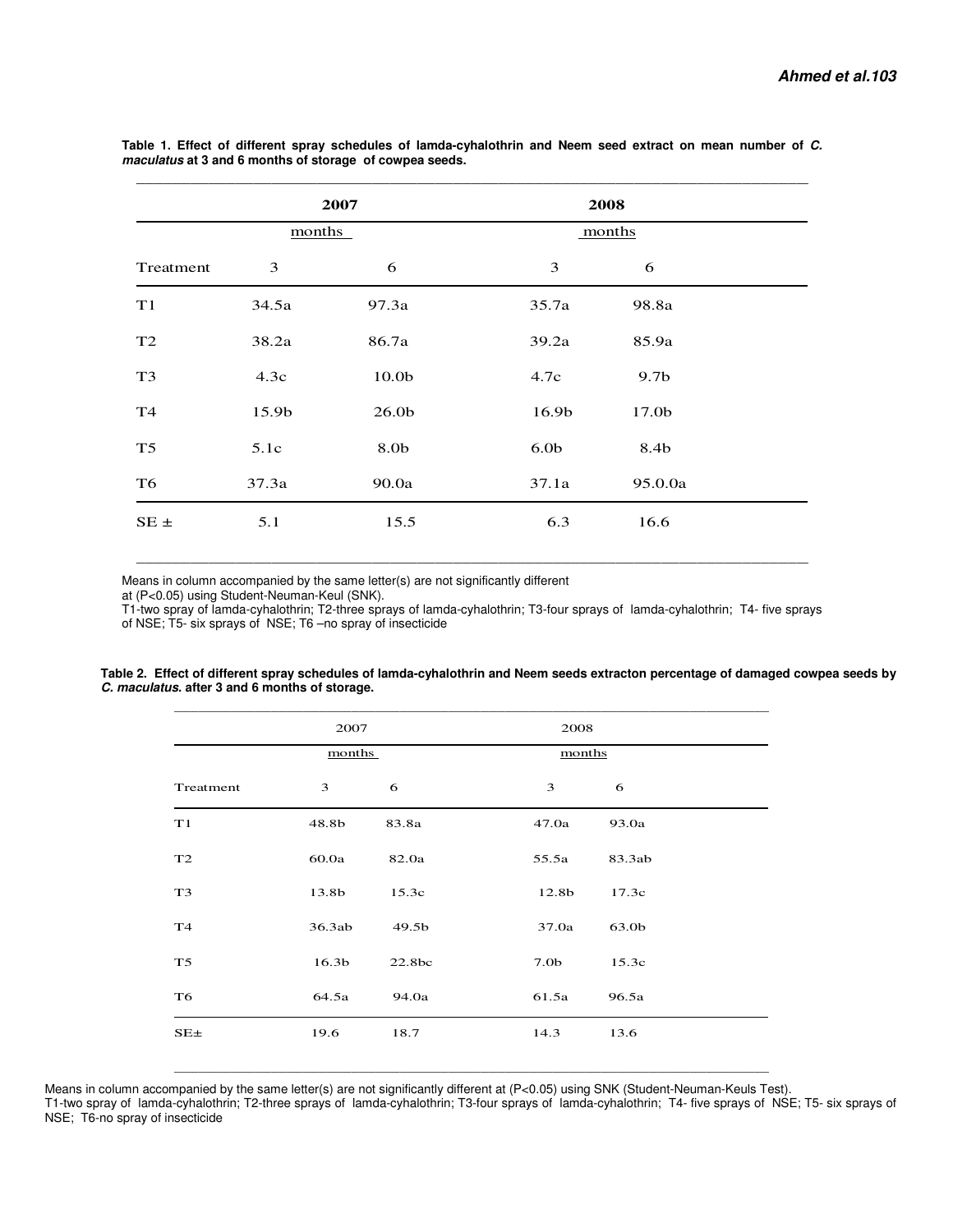| Treatment      | 2007              | 2008    |
|----------------|-------------------|---------|
| $\rm{T}1$      | 11.8bc            | 4.0c    |
| T2             | 15.0bc            | 9.8c    |
| T <sub>3</sub> | 90.0a             | 91.5a   |
| T <sub>4</sub> | 29.0 <sub>b</sub> | 32.5b   |
| T <sub>5</sub> | 93.0a             | 86.3a   |
| T <sub>6</sub> | 6.3c              | 5.5c    |
| $SE\pm$        | 9.8               | $8.0\,$ |
|                |                   |         |

**Table 3. Effect of different spray schedules of lamda-cyhalothrin and Neem seed extract on germination percentage of cowpea seeds after 6 months of storage.** 

Means in column accompanied by the same letter(s) are not significantly different at (P<0.05) using SNK (Student-Neuman-Keuls Test).

T1-two spray of lamda-cyhalothrin; T2-three sprays of lamda-cyhalothrin; T3-four sprays of lamda-cyhalothrin; T4- five sprays of NSE; T5- six sprays of NSE; T6 –no spray of insecticide

\_\_\_\_\_\_\_\_\_\_\_\_\_\_\_\_\_\_\_\_\_\_\_\_\_\_\_\_\_\_\_\_\_\_\_\_\_\_\_\_\_\_\_\_\_\_\_\_\_\_\_\_\_\_\_\_\_\_\_\_\_\_\_\_\_\_\_\_\_\_\_\_\_\_\_\_\_\_

result of less number of eggs already laid in the field. Dick and Credland (1986) reported that the number of C. maculatus, which can emerge from cowpea seeds, depends among other things on the number of eggs initially present. However, there was no significant increase of C. maculatus between the two conditions of non spray (control) of the insecticides and early sprays (46 and 58 days after sowing) of the insecticides, without the extra sprays as shown by this study. The result, therefore, indicated that field infestation of cowpea grains by the C. maculatus usually occurs towards the pod ripening stage. Ezueh (1995) had reported that the attack by the bruchid beetles C. maculatus on cowpea begins at about pod drying time and damage of 2-11 percent may begin at this stage.

Almost all the seeds obtained from the untreated plots were destroyed at 6 months of storage period. However, no significant difference was recorded when four regimes of Lamda-cyhalothrin and five and six regimes of neem seed extract were used.

Since no significant difference was found among four sprays of lamda-cyhalothrin, five sprays of neem seed extract and six sprays of neem seed extract during three months storage of cowpea, it will be more economical to use five spray regimes using neem seed extract if the intended period for storing the cowpea seeds is three months. This will also save farmers time required for applying another regime of the insecticide.

The response of cowpea seed viability to treatment with extra insecticide spray was significant. Most of the seeds that were protected in the field just before harvesting germinated. This is expected since these seeds were least damaged by the bruchids in the store. This indicates that the embryos of the seeds were not damaged significantly. Okonkwo and Okoye (2002) had reported that reduction in germination of damaged seeds was attributed to damage to the embryo. Bruchid-damaged cowpea seed suffered a decline in germination related to each emergence hole on the seeds. Farmers may plant seeds damaged with up to two bruchid emergence holes with only a small reduction in germination. Seed with more than four emergence holes are not recommended for planting (Ezueh, 1995).

In conclusion, pre-harvest synthetic insecticide (Lamdacyhalothrin) and the botanical (neem seed extract) as shown by this study can be used to reduce field infestation of cowpea by C. maculatus. The synthetic insecticide was found to be more effective than the botanical as shown in this study. However, there was no significant difference between them. Therefore, the botanical insecticide should be preferred as it (Neem seed extract) is readily available, cheap, friendly to the environment, not toxic to the farmer and livestock, and ease of application. The study can therefore be used as part of the strategy in the management of store infestation bruchids (Callosobruchus spp.) on cowpea.